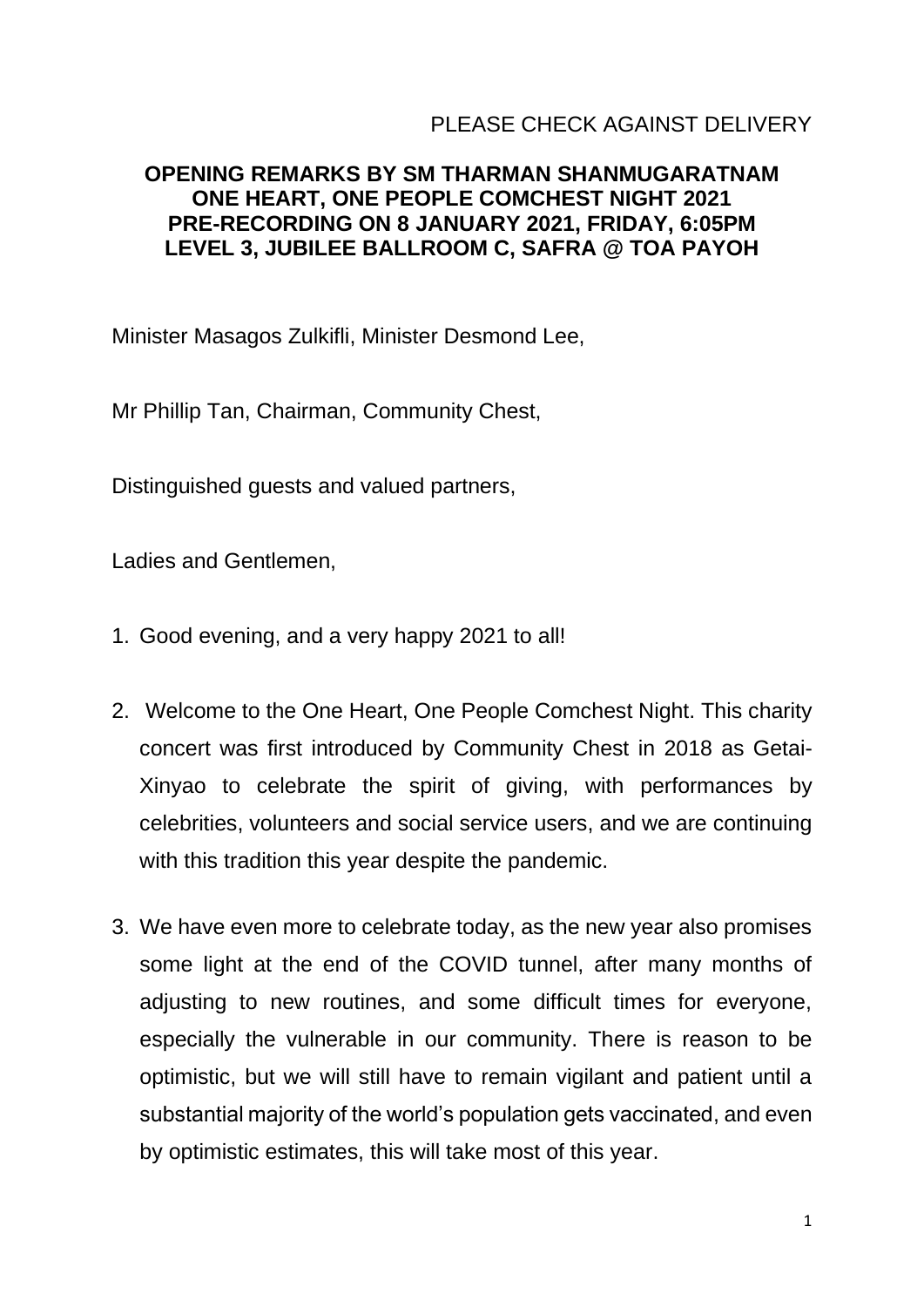- 4. There are also massive positives from COVID that we should keep with us, even as we come out of this crisis.
- 5. The first is how we have reinvigorated our culture of solidarity. COVID has shone a spotlight on the inequalities in our society and the plight of our most vulnerable, but also on the generosity and empathy of our people. Many Singaporeans came together and contributed in various ways to ensure that no Singaporean is left behind, from repurposing laptops for disadvantaged children to sewing see-through masks so those with hearing disabilities can lip-read. The outpouring of effort and donations, and just that drive to do something for others when we see a need to be met, has been inspiring. Many of these initiatives will have momentum of their own even after COVID, and the networks that have been built will make us a stronger society.
- 6. A second positive is how our social services sector has also accelerated its digitalisation journey, as a way of serving its beneficiaries better, and engaging its partners. Over the past 14 weeks, Community Chest has partnered 19 local influencers, chefs and celebrities to present live streaming sessions to raise funds for Community Chest beneficiaries, in its 'Hearts as One' initiative. These sessions have collectively raised more than \$90,000 and garnered close to 120,000 views on Facebook**.**
- 7. One of the partners for this initiative is local celebrity and founder of the chicken rice eatery, 13 Stages, Mark Lee, who shared behind-thescenes footage in his live streaming session, on how he prepares his signature chicken rice dish. Mark matched the amount raised during the 10-min live streaming session dollar-for-dollar, and also donated